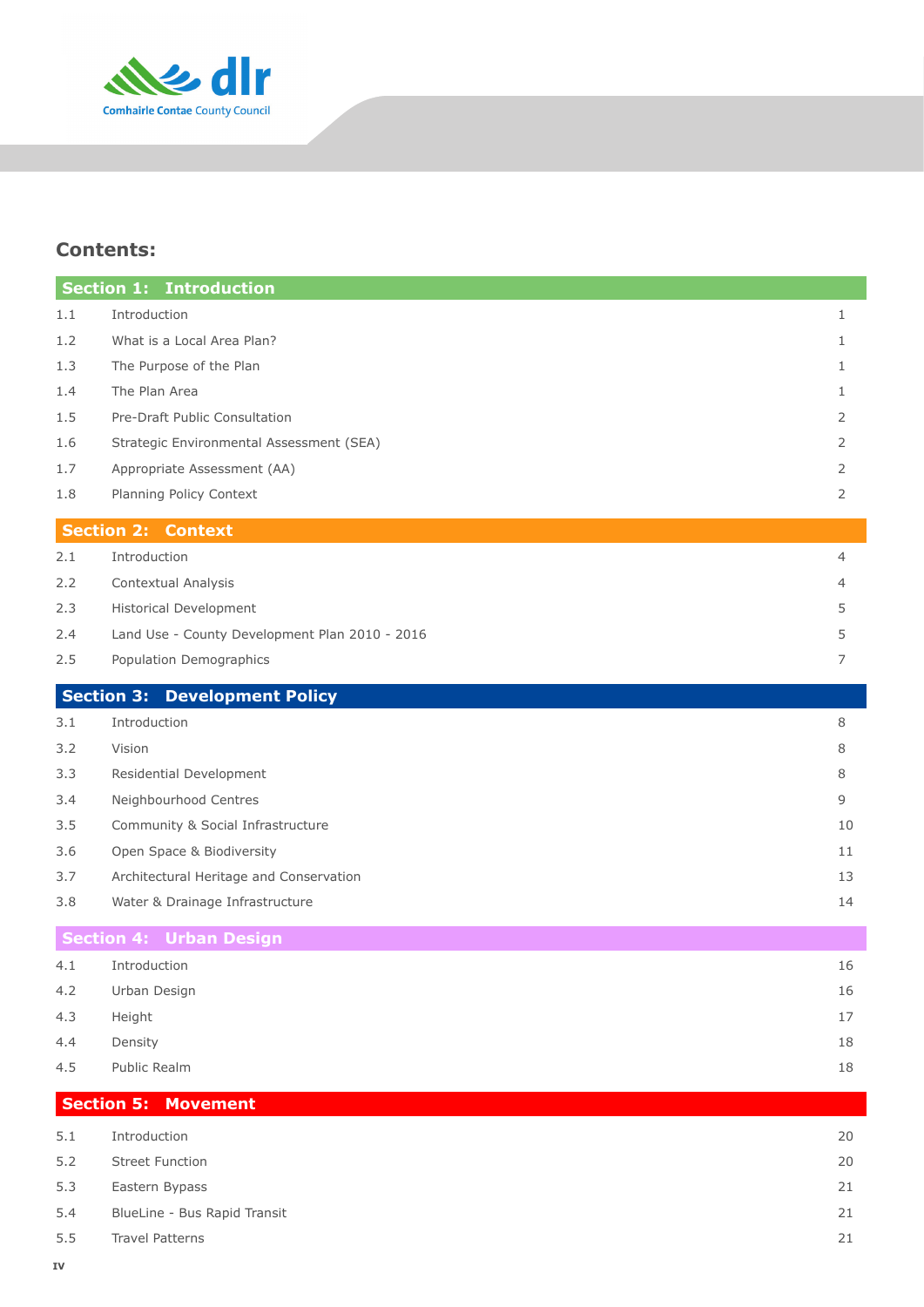5.6 Permeability 21 5.7 Parking 22 5.8 Cycle Parking 22 **Section 6: Site Framework Strategies** 6.1 Introduction 24 6.2 The Goat' Site 24

| 6.3 | Topaz Garage and Adjoining Retail Units |    |
|-----|-----------------------------------------|----|
| 6.4 | Knockrabo Sites                         | 29 |
| 6.5 | Former Victor Motor Sites               | 31 |
| 6.6 | Irish Glass Bottle Site                 |    |

| <b>Section 7: Appendices</b>                                                |    |  |  |
|-----------------------------------------------------------------------------|----|--|--|
| <b>SEA Screening</b>                                                        | 34 |  |  |
| Appropriate Assessment Screening                                            | 38 |  |  |
| Planning Policy Context                                                     | 45 |  |  |
| List of Protected Structures                                                | 46 |  |  |
| Report on Submissions Received at Pre-Draft Phase of Proposed Goatstown LAP | 47 |  |  |
| <b>List of Drawings</b>                                                     |    |  |  |
| Boundary of Goatstown LAP                                                   | 60 |  |  |
| Extract from Development Plan 2010-2016                                     | 61 |  |  |
| Appraisal of Existing Conditions                                            | 62 |  |  |
| Movement Analysis                                                           | 63 |  |  |
|                                                                             |    |  |  |
| Urban Design Criteria                                                       | 16 |  |  |
|                                                                             |    |  |  |

| <b>List of Figures</b> |                                                                                       |    |  |  |
|------------------------|---------------------------------------------------------------------------------------|----|--|--|
| Table 7D.1             | List of Protected Structures                                                          | 46 |  |  |
| Table 7C.1             | Hierarchy of European, National, Regional and Local Planning Policy Documents         | 45 |  |  |
| Table 7B.3             | Natura 2000 Sites - No Significent Effects                                            | 43 |  |  |
| Table 7B.2             | Natura 2000 Sites - Assessment Criteria                                               | 41 |  |  |
| Table 7B.1             | List and Description of Natura 2000 Sites                                             | 40 |  |  |
| Table 7A.2             | Characteristics of the Effects and of the Area Likely to be Affected,                 | 35 |  |  |
| Table 7A.1             | Criteria for Determining the Likely Significant Environmental Impacts (Schedule 2(A)) | 34 |  |  |
| Table 6.5              | Irish Glass Bottle Site - Development Guidance                                        | 32 |  |  |
| Table 6.4              | Former Victor Motor Site - Development Guidance                                       | 31 |  |  |
| Table 6.3              | Knockrabo Sites - Development Guidance                                                | 30 |  |  |
| Table 6.2              | Topaz Garage and Adjoining Retail Units - Development Guidance                        | 28 |  |  |
| Table 6.1              | 'The Goat' Site - Development Guidance                                                | 25 |  |  |
|                        |                                                                                       |    |  |  |

## Figure 1 Context Map 4 4 Figure 2 Extract of Goatstown 6 Inch Map (1937) 6 Figure 3 Indicative Site Framework Plan for Goatstown Crossroads **1988** 26

**V**